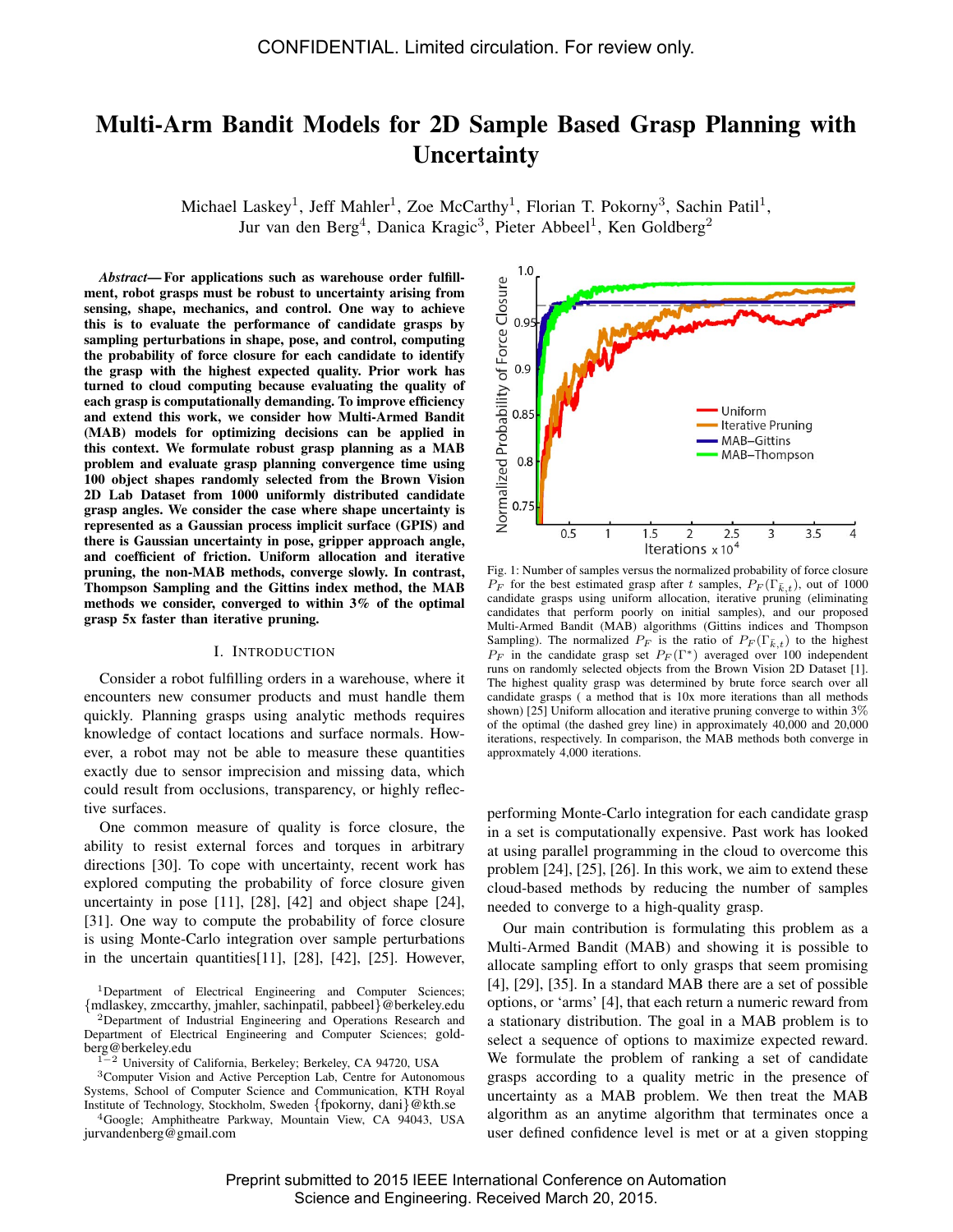time.

We study this formulation using probability of force closure [11], [42], [25] as a quality metric under uncertainty in pose, shape, gripper approach, and friction coefficient. We model shape uncertainty using Gaussian process implicit surfaces (GPISs), a Bayesian representation of shape uncertainty that has been used in various robotic applications [13], [21]. We model uncertainty in pose as a normal distribution around the orientation and 2D position of the object. We chose to model uncertainty in grasp approach as a normal distribution around the center and angle of the grasp axis for a parallel jaw gripper. We model uncertainty in friction coefficient as a normal distribution around an expected friction coefficient.

We compare the performance of Thompson sampling and Gittins indices, two popular algorithms for solving the MAB problem, against uniform allocation and an adaptive sampling method known as iterative pruning, which iteratively reduces the set of candidate grasps based on sample mean [25]. In the task of finding grasps with high probability of force closure. We compare on the Brown Vision 2D Dataset, a dataset of 2D planar objects [1], [11].

Our initial results in simulation show that Thompson Sampling, a MAB algorithm, required  $5\times$  fewer samples than iterative pruning to plan a grasp within 3% of the estimated highest probability of force closure in the set of 1000 randomly selected grasps averaged over 100 objects. Although our current implementation is local, our methods may be extended to the cloud by solving  $M$  MAB problems on disjoint subsets of the arms and aggregating the results [17].

## II. RELATED WORK

Most research on grasp planning focuses on finding grasps by maximizing a grasp quality metric. Grasp quality is often measured by the ability to resist external perturbations to the object in wrench space [15], [32]. Analytical quality metrics typically assume precisely known object shape, object pose, and locations of contact [10], [12]. Work on grasping under uncertainty has considered uncertainty in the state of a robotic gripper [19], [40] and uncertainty in contact locations with an object [43] Furthermore, recent work has studied the effects of uncertainty in object pose and gripper positioning[6], [22].

Brook, Ciocarlie, and Hsiao [6], [22] studied a Bayesian framework to evaluate the probability of grasp success given uncertainty in object identity, gripper positioning, and pose by simulating grasps on deterministic mesh and point cloud models. Weisz et al. [42] found that grasps ranked by probability of force closure subject to uncertainty in object pose were empirically more successful on a physical robot than grasps planned using deterministic wrench space metrics. Similarly, Kim et al. [28] planned grasps using dynamic simulations over perturbations in object pose. They also found that the planned grasps were more successful on a physical robot than those planned with classical wrench space metrics.

Recent work has also studied uncertainty in object shape, motivated by the use of uncertain low-cost sensors and tolerances in part manufacturing. Christopoulos et al. [11] sampled spline fits for 2-dimensional planar objects and ranked a set of randomly generated grasps by probability of force closure. Kehoe et al. [24], [25] sampled perturbations in shape for extruded polygonal objects to plan push grasps for parallel-jaw grippers. Several recent works have also studied using Gaussian process implicit surfaces (GPISs) to represent shape uncertainty motivated by its ability to model spatial noise correlations and to integrate multiple sensing modalities [13], [14], [21], [31]. Dragiev et al. [13] uses GPIS to actively explore shapes with tactile sensing to find a hand posture that aligned the gripper fingers to an object's surface normals [14]. Mahler et al. used the GPIS representation to find locally optimal anti-podal grasps by framing grasp planning as an optimization problem [31].

Some probabilistic grasp quality measures, such as probability of force closure, are computed using Monte-Carlo integration [11], [25], [28], [42]. Monte-Carlo involves sampling from distributions on uncertainty quantities and averaging the quality over these samples to empirically estimate a probability distribution [8]. However, it can be computationally expensive to sample all proposed grasps to convergence. To address the computational cost, Kehoe et al. [24] proposed an adaptive sampling procedure called iterative pruning, which periodically discards a subset of the grasps that seem unlikely to be of high probability of force closure. However, the method pruned grasps using only the sample mean, which could discard good grasps. We propose modeling the problem as a Multi-Armed Bandit, which selects the next grasp to sample based on past observations instead [4], [29].

## *A. MAB Model*

The MAB model, originally described by Robbins [35], is a statistical model of an agent attempting to make a sequence of correct decisions while concurrently gathering information about each possible decision. Solutions to the MAB model have been used in applications for which evaluating all possible options is expensive or impossible, such as the optimal design of clinical trials [37], market pricing [36], and choosing strategies for games [39].

A traditional MAB example is a gambler with  $K$  independent one-armed bandits, also known as slot machines. When an arm is played (or "pulled" in the literature), it returns an amount of money from a fixed reward distribution that is unknown to the gambler. The goal of the gambler is to come up with a method to maximize the sum of average rewards over all pulls. If the gambler knew the machine with the highest expected reward, the gambler would only pull that arm. However, since the reward distributions are unknown, a successful gambler needs to trade off exploiting the arms that currently yields the highest expected reward and exploring new arms. Developing a policy that successfully trades between exploration and exploitation reward has been the focus of extensive research since the problem formulation [5],[7], [35].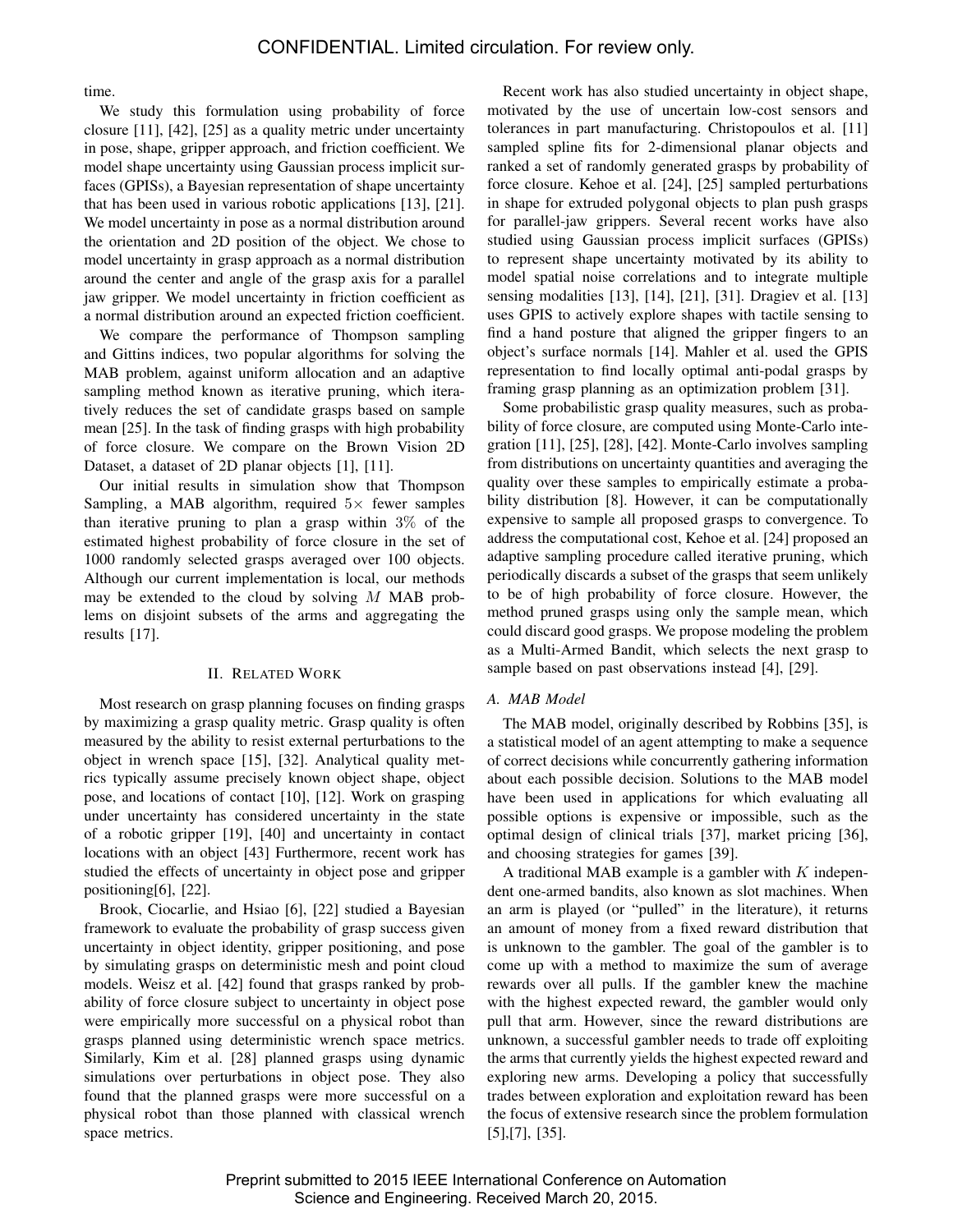At each time step the MAB algorithm incurs *regret*, the difference between the expected reward of the best arm and that of the selected arm. Bandit algorithms minimize cumulative regret, the sum of regret over the entire sequence of arm choices. Lai and Robbins [29] showed that the cumulative regret of the optimal solution to the bandit problem is bounded by a logarithmic function of the number of arm pulls. They presented an algorithm called (Upper Confidence Bound) UCB that obtains this bound asymptotically [29]. The algorithm maintains a confidence bound on the distribution of reward based on prior observations and pulls the arm with the highest upper confidence bound.

## *B. Bayesian Algorithms for MAB*

We consider Bayesian MAB algorithms that use previous samples to form a belief distribution on the likelihood of the parameters specifying the distribution of each arm [41], [2]. Bayesian methods have been shown empirically to outperform UCB [9], [3]. Bayesian algorithms maintain a belief distribution on the grasp quality distributions for each of the candidate grasps to rank. For instance a Bernoulli random variable  $p$  can be used to represent a binary grasping metric like force closure. The prior typically placed on a Bernoulli variable is its conjugate prior, the Beta distribution. Beta distributions are specified by shape parameters  $\alpha$  and β, where  $(α > 0$  and  $β > 0$ ).

One benefit of the Beta prior on Bernoulli reward distributions is that updates to the belief distribution after observing rewards from arm pulls can be derived in closed form. At timestep  $t = 0$ , we pull arm k and observe reward  $R_{k,0}$ , where  $R_{k,0} \in \{0,1\}$ . The posterior of the Beta after this observation is  $\alpha_{k,1} = \alpha_{k,0} + R_{k,0} \beta_{k,1} = \beta_{k,0} + 1 - R_{k,0}$ , where  $\alpha_{k,0}$  and  $\beta_{k,0}$  are the prior shape parameters for arm k before any samples are evaluated.

Given the current belief  $\alpha_{k,t}$ ,  $\beta_{k,t}$  for an arm k at time t, the algorithm can calculate the expected Bernoulli parameter,  $\bar{p}_{k,t}$ , as follows:

$$
\bar{p}_{k,t} = \frac{\alpha_{k,t}}{\alpha_{k,t} + \beta_{k,t}} \tag{1}
$$

*1) The Gittins Index Method:* One MAB method is to treat the problem as a Markov Decision Process (MDP) and use Markov Decision theory. Formally, a MDP is defined as a set of states, a set of actions, a set of transition probabilities between states, a reward function, and a discount factor [4]. In the Beta-Bernoulli MAB case, the set of actions is the  $K$ arms and the states are the Beta posterior on each arm, or the integer values of  $\alpha_{k,t}$  and  $\beta_{k,t}$ .

Methods such as Value Iteration can compute optimal policies for a discrete MDP with respect to the discount factor  $\gamma$  [4]. However, the curse of dimensionality effects performance because for  $K$  arms, a finite horizon of  $T$  and a Beta-Bernoulli distribution on each arm then the state space is exponential in  $K$ . A key insight was given by Gittins, who showed that instead of solving the K-dimensional MDP one can instead solve  $K$  1-dimensional optimization problems:

for each arm k and for each state  $x_{k,t} = {\alpha_{k,t}, \beta_{k,t}}$  up to a timestep  $T$  [41].

The solution to the optimization problem assigns each state an index  $v(x_{k,t})$ . The indices can then be used to form a policy, where at each timestep the agent selects the arm  $k_t$ where  $k_t$  = argmax  $v(x_{k,t})$ . The indices can be computed  $1{\leq}k{\leq}K$ offline using a variety of methods  $[41]$ ; we chose to use the restart method proposed by Katehakis et al. [23] because it can be implemented in a dynamic programming fashion. We refer the reader to [16] for a more detailed analysis of the Gittins index method.

*2) Thompson Sampling:* Computation of the Gittins indices can increase exponentially in time as the discount factor approaches 1. However, in the case of finding the best arm, we want to plan for long term reward and thus want  $\gamma$  as close to 1 as possible. Due to computational constraints we must use a smaller  $\gamma$ , but this can lead to the algorithm pulling only the most promising arm for many iterations [27].

Thompson sampling is an alternative to the Gittins index method that isn't prone to such a problem. In Thompson sampling, for each arm draw  $p_{k,t} \sim \text{Beta}(\alpha_{k,t}, \beta_{k,t})$  and pull the arm with the highest  $p_{k,t}$  drawn. A reward is then observed,  $R_{k,t}$  and the corresponding Beta distribution is updated. All arms are initialized with prior Beta distributions, which is normally Beta $(\alpha_{k,0} = 1, \beta_{k,0} = 1)$   $\forall 1 \leq k \leq K$ to reflect a uniform prior on the parameter of the Bernoulli distribution,  $p_{k,0}$ . The full algorithm is shown in Algorithm 1.

Algorithm 1: Thompson sampling for Beta-Bernoulli Process

| <b>Result:</b> Current Best Arm, $\Gamma^*$                                                          |  |  |  |  |
|------------------------------------------------------------------------------------------------------|--|--|--|--|
| For Beta $(\alpha_{k,0} = 1, \beta_{k,0} = 1)$ $\forall k \in K$ prior:                              |  |  |  |  |
| for $t=1,2,$ do                                                                                      |  |  |  |  |
| Draw $p_{k,t} \sim \text{Beta}(\alpha_{k,t}, \beta_{k,t})$ for $k = 1, , K$                          |  |  |  |  |
| Pull $k_t$ = argmax $p_{k,t}$                                                                        |  |  |  |  |
| $k$ $\in$ $K$                                                                                        |  |  |  |  |
| Observe reward $R_{k,t} \in \{0,1\}$                                                                 |  |  |  |  |
| Update posterior:                                                                                    |  |  |  |  |
| if $k = k_t$ then                                                                                    |  |  |  |  |
|                                                                                                      |  |  |  |  |
| Set $\alpha_{k,t+1} = \alpha_{k,t} + R_{k_t,t}$<br>Set $\beta_{k,t+1} = \beta_{k,t} + 1 - R_{k_t,t}$ |  |  |  |  |
| else                                                                                                 |  |  |  |  |
|                                                                                                      |  |  |  |  |
| Set $\alpha_{k,t+1} = \alpha_{k,t}$<br>Set $\beta_{k,t+1} = \beta_{k,t}$                             |  |  |  |  |

The intuition for Thompson sampling is that the random samples of  $p_{k,t}$  allow the method to explore. However as it receives more samples it hones in on promising arms, since the Beta distributions approach delta distributions as number of samples drawn goes towards infinity [18]. Chapelle et al. demonstrated empirically that Thompson sampling achieved lower cumulative regret than traditional bandit algorithms like UCB for the Beta-Bernoulli case [9]. Theoretically, Agrawal et al. recently proved an upper bound on the asymptotic complexity of cumulative regret for Thompson

Preprint submitted to 2015 IEEE International Conference on Automation Science and Engineering. Received March 20, 2015.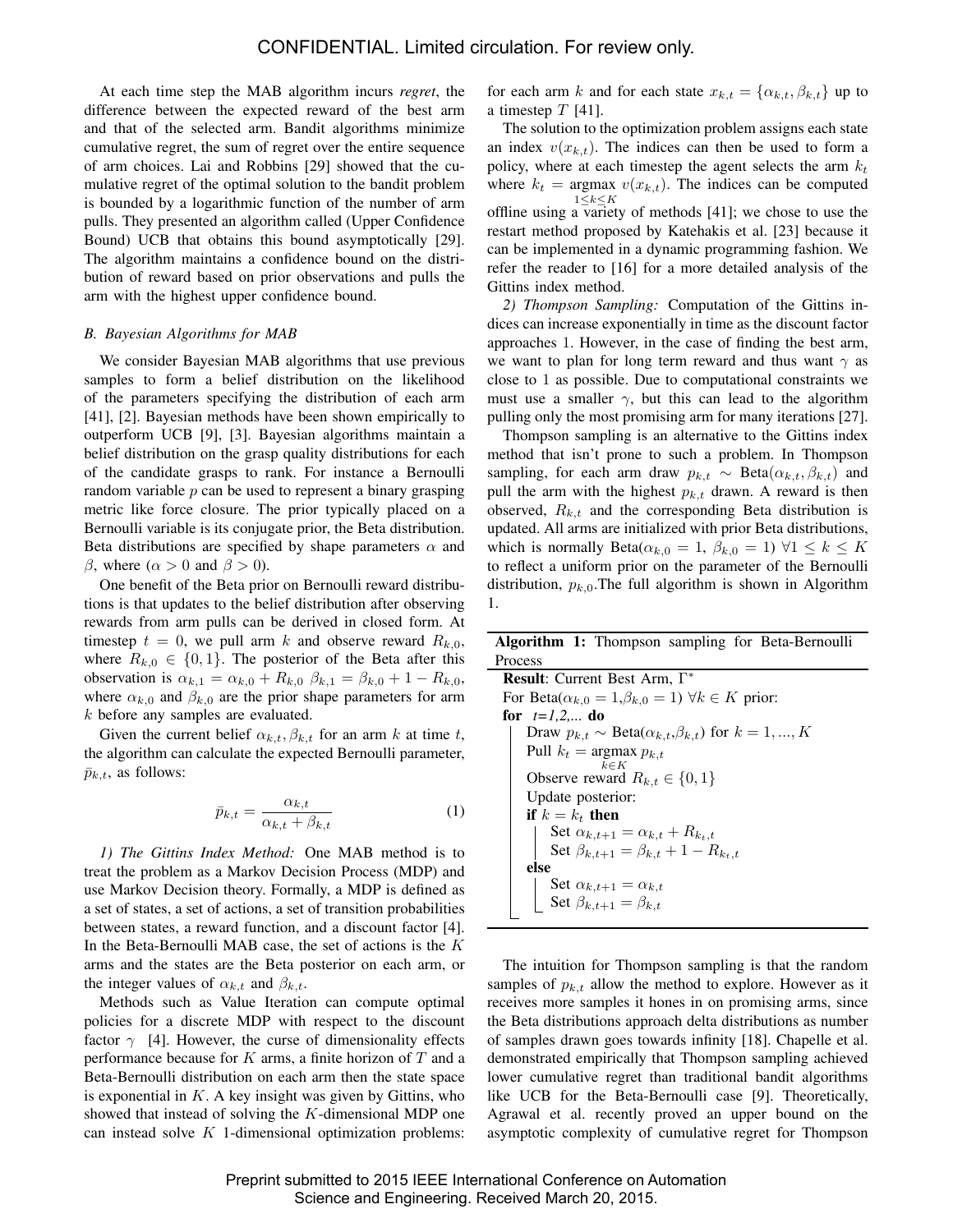

Fig. 2: Illustration of our grasping model for parallel jaw grippers on a mechanical switch. Jaw placements are illustrated by a red direction arrow and line. A grasp plan centered at y (plus symbol) at angle  $\psi$  consists of 2D locations for each of the parallel jaws  $j_1$  and  $j_2$ . When following the grasp plan, the jaws contact the object at locations  $c_1$  and  $c_2$ , and the object has outward pointing unit surface normals  $n_1$  and  $n_2$  at these locations. Together with the center of mass of the object z, these values can be used to determine the forces and torques that a grasp can apply to an object.

sampling that was sub-linear for  $k$  -arms and logarithmic in the case of 2 arms [2].

## III. GRASP PLANNING PROBLEM DEFINITION

We consider grasping a rigid, planar object from above using parallel-jaw grippers. We assume that the interaction between the gripper and object is quasi-static [24], [25]. We consider uncertainty in shape, pose, gripper approach, and friction coefficient. We assume that the distributions on these quantities are given and can be sampled from.

#### *A. Candidate Grasp Model*

The grasp model is illustrated in Fig. 2. We formulate the MAB problem for planar objects using parallel-jaw grippers as modeled in Fig. 2. Similar to [31], we parameterize a grasp using a *grasp axis*, the axis of approach for two jaws, with jaws of width  $w_i \in \mathbb{R}$  and a maximum width  $w_a \in \mathbb{R}$ . The two location of the jaws can be specified as  $\mathbf{j}_1, \mathbf{j}_2 \in \mathbb{R}^2$ , where  $||\mathbf{j}_1 - \mathbf{j}_2||_2 \leq w_g$ . We define a grasp consisting of the tuple  $\Gamma = {\bf j}_1, {\bf j}_2$ .

Given a grasp and an object, we define the *contact points* as the spatial locations at which the jaws come into contact with the object when following along the grasp axis,  $c_1, c_2 \in$  $\mathbb{R}^2$ . We also refer to the unit outward pointing surface normals at the contact points as  $n_1, n_2 \in \mathbb{R}^2$ , the object center of mass as  $z \in \mathbb{R}^2$  and the friction coefficient as  $\mu \in \mathbb{R}$ .

#### *B. Sources of Uncertainty*

We consider uncertainty in object shape, object pose, grasp approach angle, and friction coefficient. Fig. 3 illustrates a graphical model of the relationship between these sources of uncertainty. In this section, we describe our model of each source of uncertainty.



Fig. 3: A graphical model of the relationship between the uncertain parameters we consider. Uncertainty in object shape  $\theta$ , object pose  $\xi$ , and grasp approach angle  $\rho$  affect the points of contact c with the object and the surface normals  $n$  at the contacts. Uncertainty in friction  $\mu$  coefficient affects the forces and torques used to compute our quality measure, the probability of force closure  $P_F$ .

*1) Shape Uncertainty:* Uncertainty in object shape results from sensor imprecision and missing sensor data, which can occur due to transparency, specularity, and occlusions [31]. Following [31], we represent the distribution over possible surfaces given sensing noise using a Gaussian process implicit surface (GPIS). A GPIS represents a distribution over signed distance functions (SDFs). A SDF is a real-valued function over spatial locations  $f : \mathbb{R}^2 \to \mathbb{R}$  that is greater than 0 outside the object, 0 on the surface and less than 0 inside the object. A GPIS is a Gaussian distribution over SDF values at a fixed set of query points  $\mathcal{X} = {\mathbf{x}_1, \dots, \mathbf{x}_n}, \mathbf{x}_i \in$  $\mathbb{R}^2$ ,  $f(\mathbf{x}_i) \sim \mathcal{N}(\mu_f(\mathbf{x}_i), \Sigma_f(\mathbf{x}_i))$ , where  $\mu_f(\cdot)$  and  $\Sigma_f(\cdot)$ are the mean and covariance functions of the GPIS [34]. See Mahler et al. for details on how to estimate a mean and covariance function and sample shapes from a GPIS [31]. For convenience, in later sections we will refer to the GPIS parameters as  $\theta = {\mu_f(\mathbf{x}), \Sigma_f(\mathbf{x})}.$ 

*2) Pose Uncertainty:* In 2-dimensional space, the pose of an object T is defined by a rotation angle  $\phi$  and two translation coordinates  $\mathbf{t} = (t_x, t_y)$ , summarized in parameter vector  $\xi = (\phi, \mathbf{t})^T \in \mathbb{R}^3$ . We assume Gaussian uncertainty on the pose parameters  $\xi \sim \mathcal{N}\left(\hat{\xi}, \Sigma_{\xi}\right)$ , where  $\hat{\xi}$  corresponds to the expected pose of the object.

*3) Approach Uncertainty:* In practice a robot may not be able to execute a desired grasp  $\Gamma = \{j_i, j_2\}$  exactly due to errors in actuation or feedback measurements used for trajectory following [24]. We model approach uncertainty as Gaussian uncertainty around the angle of approach and centroid of a straight line grasp Γ. Formally, let  $\hat{y}$  =  $\frac{1}{2}$ (j<sub>1</sub> + j<sub>2</sub>) denote the center of a planned grasp axis and  $\psi$  denote the clockwise angle that the planned axis  $\mathbf{j}_1 - \mathbf{j}_2$ makes with the y-axis of the 2D coordinate system on our shape representation. We model uncertainty in the approach center as  $y \sim \mathcal{N}(\hat{y}, \Sigma_y)$  and uncertainty in the approach angle as  $\psi \sim \mathcal{N}(\hat{\psi}, \sigma_{\psi}^2)$ . For shorthand in the remainder of this paper we will refer to the uncertain approach parameters as  $\rho = {\mathbf{y}, \psi}$ . In practice  $\Sigma_y^2$  and  $\sigma_\psi^2$  can be set from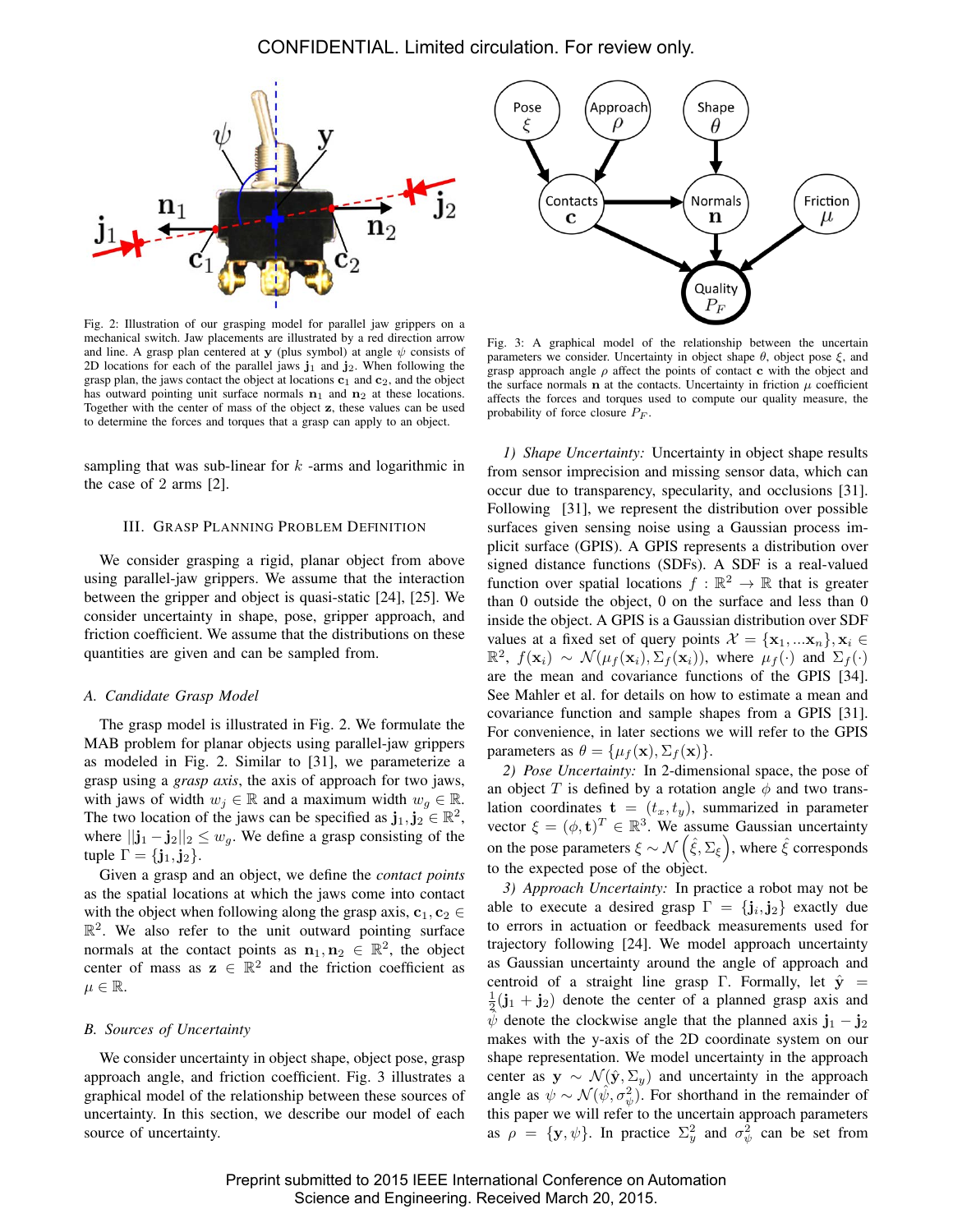repeatability measurements for a robot [33].

*4) Friction Uncertainty:* As shown in [43], [20], uncertainty in friction coefficient can cause grasp quality to significantly vary. However, friction coefficients may be uncertain due to factors such as material between a gripper and an object (e.g. dust, water, moisture), variations in the gripper material due to manufacturing tolerances, or misclassification of the object surface to be grasped. We model uncertainty in friction coefficient as Gaussian noise,  $\mu \sim \mathcal{N}(\hat{\mu}, \sigma_{\mu}^2)$ .

## *C. Grasp Quality*

We measure the quality of grasp using the probability of force closure [24], [25], [28], [42] given a grasp Γ. Force closure is a binary-valued quantity  $F$  that is 1 if the grasp can resist wrenches in arbitrary directions and 0 otherwise. Let  $W \in \mathbb{R}^3$  denote the contact wrenches derived from contact locations  $c_1, c_2$ , normals  $n_1, n_2$ , friction coefficient  $\mu$ , and center of mass z for a given grasp and shape. If the origin lies within the convex hull of  $W$ , then the grasp is in force closure [30]. We rank grasps using the probability of force closure given uncertainty in shape, pose, robot approach, and friction coefficient [11], [25]:

$$
P_F(\Gamma_k) = P(F = 1 | \Gamma_k, \theta, \xi, \rho, \mu).
$$

To estimate  $P_F(\Gamma_k)$ , we first generate samples from the distributions on  $\theta$ ,  $\xi$ ,  $\rho$ , and  $\mu$ . Using the relationships defined by the graphical model in Fig. 3, we next compute the contact locations  $c_1, c_2$  given a sampled SDF, pose, and grasp approach by ray tracing along the grasp axis defined by  $\Gamma_k = \{j_1, j_2\}$  [31]. We then compute the surface normals  $n_1$ ,  $n_2$  at the contacts using the gradient of the sampled SDF at the contact locations. Finally, we use these quantities to compute the forces and torques that can be applied to form the contact wrench set  $W$  and evaluate the force closure condition [30].

## *D. Objective*

Given the sources of uncertainty and their relationships as described above, the grasp planning objective is to find the grasp that maximizes the probability of force closure from a set of candidate grasps  $\mathcal{G} = {\{\Gamma_1, ..., \Gamma_K\}}$ :

$$
\Gamma^* = \underset{\Gamma_k \in \mathcal{G}}{\text{argmax}} \ P_F \left( \Gamma_k \right) \tag{2}
$$

One method to approximately solve Equation 2 is to exhaustively evaluate  $P_F(\Gamma_k)$  for all grasp in G using Monte-Carlo integration and then sort the plans by this quality metric. We refer to this as a brute force approach. This method has been evaluated for shape uncertainty [11], [24] and pose uncertainty [42] but may require many samples for each of a large set of candidates to converge to the true value. More recent work has considered adaptive sampling to discard grasps that are not likely to be optimal without fully evaluating their quality [25].

To try and reduce the number of samples needed, we instead maximize the sum of  $P_F$  values for each sampled grasp  $\Gamma_{k,t}$  at time t up to a given time  $T_s$ :

$$
\max_{\Gamma_k, \in \mathcal{G}} \sum_{t=1}^{T_s} P_F\left(\Gamma_{k,t}\right) \tag{3}
$$

This attempts to perform as well as Equation 2 in as few samples as possible [38]. We then formulate problem as a MAB model and compare two different Bayesian MAB algorithms, Thompson sampling and Gittins indices.

#### IV. GRASP PLANNING AS A MULTI-ARMED BANDIT

We frame the grasp selection problem of Section III-D as a MAB problem. Each arm corresponds to a different grasp,  $\Gamma_k$ , and pulling an arm corresponds to sampling from the graphical model in Fig. 3 and evaluating the force closure condition. Since force closure is a binary value, each grasp  $\Gamma_k$  has a Bernoulli reward distribution with probability of force closure,  $P_F(\Gamma_k)$ . In a MAB, we want to try and minimize cumulative regret which is an equivalent objective to the objective of Equation 3.

One can think of the proposed algorithm as an anytime algorithm. It can be stopped at anytime during its computation to return the current estimate of the best grasp or wait until a 95% confidence interval is smaller than some threshold  $\epsilon$ . Using the quantile function of the beta distribution, B, we can measure the 95% confidence interval as:

$$
B(0.025, \alpha_{k,t}, \beta_{k,t}) \le P_F(\Gamma_{k,t})) \le B(0.975, \alpha_{k,t}, \beta_{k,t})
$$
\n(4)

To summarize, the algorithm terminates and returns  $k$ , or the grasp that has the highest estimated  $P_F$  when the following condition is met:

$$
\{t \ge T_s \text{ OR } |B(0.025, \alpha_{\bar{k},t}, \beta_{\bar{k},t}) - B(0.975, \alpha_{\bar{k},t}, \beta_{\bar{k},t})| \le \epsilon\}.
$$
\n(5)

#### V. SIMULATION EXPERIMENTS

We used the Brown Vision Lab 2D dataset [1], a database of 2D planar objects, as in [11]. GPIS models of 3 example objects are visualized using the GPIS-Blur method of [31] in Figure 5. We downsampled the silhouette by a factor of 2 to create a 40 x 40 occupancy map, which holds 1 if the point cloud was observed and 0 if it was not observed, and a measurement noise map, which holds the variance 0-mean noise added to the SDF values. The measurement noise were assigned uniformly at random to the SDF. We then construct a GPIS using the same method proposed in [31]. For illustrative purposes, the noise in approach, pose, and friction coefficient were set to the following variances  $\sigma_{\psi} = 0.2$  rads,  $\sigma_{\mathbf{y}} = 3$  grid cells,  $\sigma_{\mu} = 0.4$ ,  $\sigma_{\phi} = 0.3$  rads and  $\sigma_t = 3$  grid cells. We also performed experiments for the case of two hard contacts in 2-D. We drew random grasps Γ by sampling the angle of grasp axis around a circle with r by sampling the angle of grasp axis around a circle with radius  $\sqrt{2}M$ , where M is the dimension of the workspace, and then sampling the circle's origin. All experiments were run on machine with OS X with a 2.7 GHz Intel core i7 processor and 16 GB 1600 MHz memory in Matlab 2014a.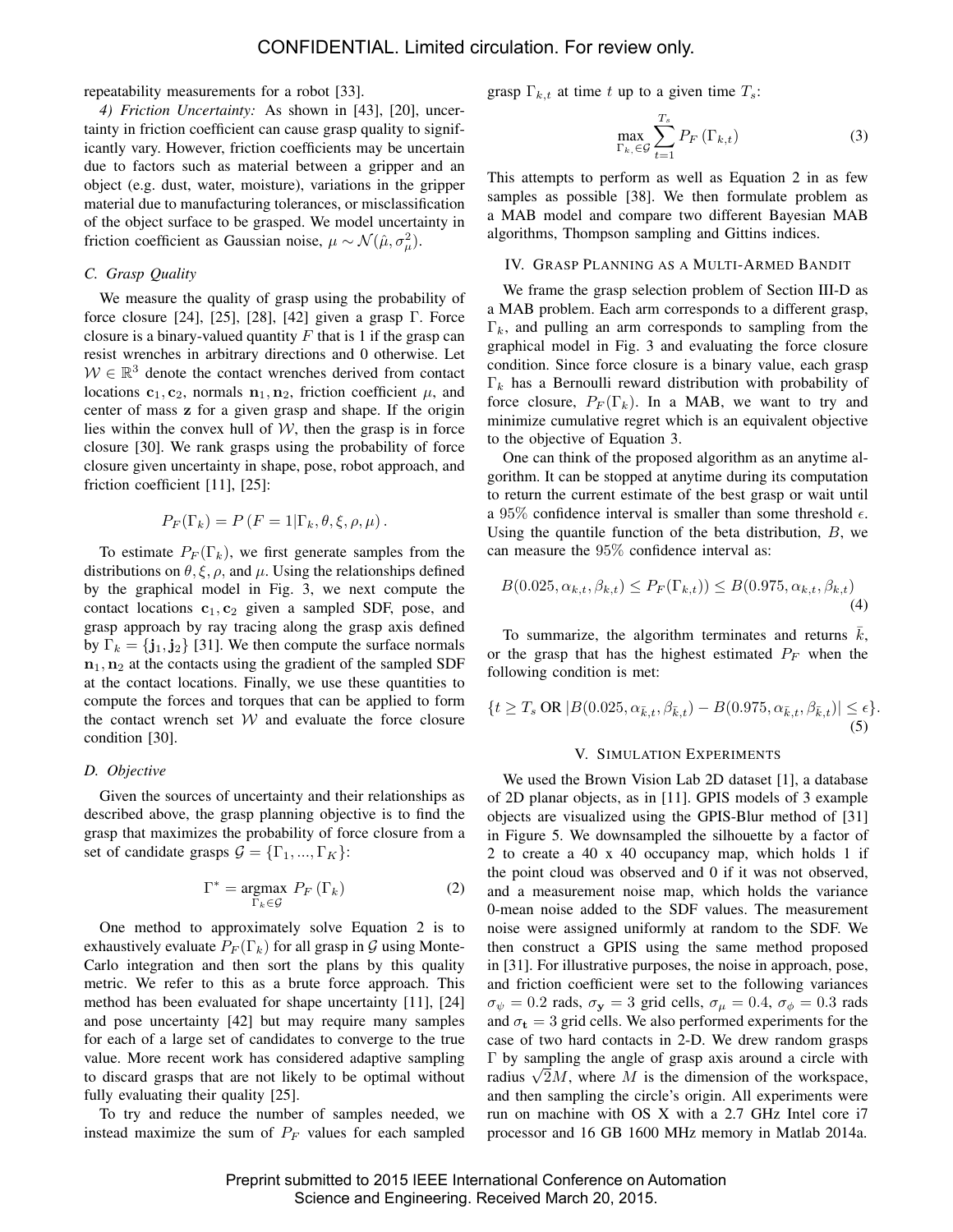## *A. Multi-Armed Bandit Experiments*

For our experiments we look at selecting the best grasp out of a size of  $|G| = 1000$ . We draw samples from our graphical model using the technique described in Sec. III-C. We averaged over 100 randomly selected shapes in the Brown Vision Lab 2D dataset and for the grasps planned by Thompson sampling, Gittins indices, iterative pruning [25] and uniform allocation). Uniform allocation selects a grasp at random from the set to sample next, thus does not use any prior information. Iterative pruning prunes grasps every 1000 iterations based on lowest sample mean and removes 10% of the current grasp set. We set the discount factor  $\gamma = 0.98$ for Gittins because that was the highest we could compute the indices for in a feasible amount of time.

In Fig. 1, we plot time t vs.  $P(\Gamma_{\bar{k},t})/P(\Gamma^*)$ , the normalized probability of force closure for the grasp returned by the algorithm  $\Gamma_{\bar{k}}$ . Non-MAB methods such as uniform sampling and iterative pruning (eliminating candidates that perform poorly on initial samples) eventually converge to within 3% of the optimal, requiring approximately 40,000 and 20,000 iterations. Gittins indices and Thompson sampling perform significantly better, converging after only 4000 iterations.For illustrative purposes in Fig. 5, we select a stopping time  $T_s = 10,000$ , which is 10 samples per grasp on average, and for each method visualize the grasp returned,  $\Gamma_{\bar{k}}$ , on 3 randomly selected shapes in the dataset.

The time per iteration is  $t_i = t_a + t_p$ , where  $t_a$  is the time to decide which arm to pull next and  $t_p$  is the time taken to draw a sample from the graphical model in Fig. 3. The time per iteration for Thompson sampling, Gittins indices, iterative pruning and uniform allocation is 31.6, 31.2, 30.4 and 30.2 ms. Most of  $t_i$  is dominated by sampling time, since  $t_p \approx 30$ ms.

The MAB algorithm can also be terminated when the 95% confidence interval around the returned grasp (see Equation 4) is below a set threshold  $\epsilon$ . We plot the confidence intervals around the returned grasp  $P_F(\Gamma_{\bar{k}})$  vs. the number of samples drawn in Fig. 4 for Gittins indices, Thompson sampling, iterative pruning[25] and uniform allocation. As illustrated, the confidence interval for Thompson sampling and Gttins indices converges at a faster rate than the other two methods.

## *B. Sensitivity Analysis*

We also analyze the performance of Thompson sampling under variations in noise from friction coefficient uncertainty, shape uncertainty, rotational pose, and translation pose. We increase the variance parameters across a set range for each parameter to simulate low, medium and high levels of noise. All experiments were averaged across 100 objects randomly selected with from the Brown dataset with  $|\mathcal{G}| = 1000$ , or 1000 grasps, Γ.

For friction coefficient we varied  $\sigma_{\mu}$  across the following values  $\sigma_{\mu} = \{0.05, 0.2, 0.4\}$ . As illustrated in Table 1, the performance of the bandit algorithm remains largely unchanged, with typical convergence to zero in simple regret less than 5000 evaluations.



Fig. 4: Number of samples versus the 95% confidence intervals from Eq. 4 on the probability of force closure of the best estimated grasp after  $t$  samples using uniform allocation, iterative pruning, Gittins indices, and Thompson Sampling. The values are averaged over 100 independent runs on randomly selected objects from the Brown Vision 2D Dataset [1] with 1,000 candidate grasps for each object. An increasingly narrow confidence interval indicates that the algorithm allocated an increasing number of samples to its estimate of the best grasp.



Fig. 6: Number of samples versus the probability of force closure of the best estimated grasp after t samples  $P_F(\Gamma_{k,t})$  using uniform allocation, iterative pruning, Gittins indices, and Thompson sampling over 1,000 candidate grasps when samples are ordered such that many perturbations that do result in force closure are given to the algorithm initially. The normalized  $P_F$  is the ratio of the best estimated grasp at iteration t,  $P_F(\Gamma_{\bar{k},t})$ , to the highest  $P_F$  in the candidate grasp set  $P_F(\Gamma^*)$  averaged over 100 independent runs on randomly selected objects from the Brown Vision 2D Dataset [1]. The highest quality grasp was determined by brute force search over all candidate grasps (which required 10x more time than any of these methods [25]). The results suggest that when samples are misleading the best policy is uniform allocation. However, Thompson sampling appears to continue making progress whereas iterative pruning and Gittins indices do not.

For rotational uncertainty in pose, we varied  $\sigma_{\phi}$  over the set of  $\{0.03, 0.12, 0.24\}$  radians. As illustrated in Table 1, the performance of the bandit algorithms is effected by the change in rotation, increase in variance to  $0.24$  radians or  $13^\circ$ causes the convergence in simple regret to not be reached until around 6432 samples or an average of 6.4 samples per grasp.

For translational uncertainty in pose, we varied  $\sigma_t$  in the range of  $\{3, 12, 24\}$  units (on a 40 x 40 unit workspace). Our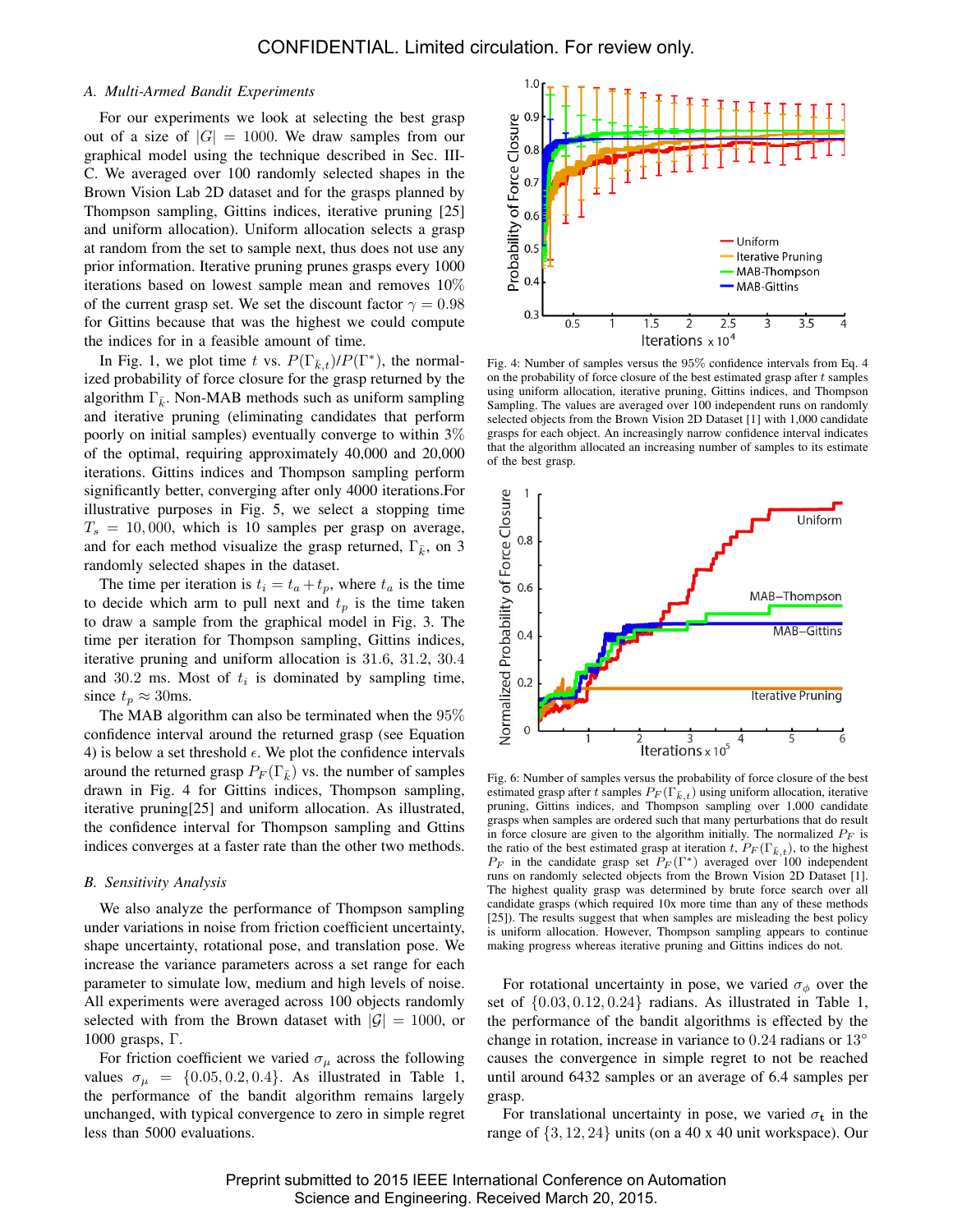## CONFIDENTIAL. Limited circulation. For review only.



Fig. 5: Grasps with the highest estimated probabilty of force closure  $P_F$  after 10,000 samples using uniform allocation, iterative pruning, Gittins indices, and Thompson sampling on three objects from the Brown Vision 2D Dataset. For reference, we also show the grasp with highest  $P_F$  after brute force evaluation using 100,000 samples and the nominal shape. The candidate grasp set was of size  $|\mathcal{G}| = 1000$ . We visualize the GPIS representation of the object shape uncertainty using GPIS-Blur [31], which causes more uncertain areas to appear more blurry. On objects A and B Thompson sampling finds the best grasp after 10,000 samples, but for object C the grasp selected has 2% lower  $P_F$ .

results indicate that the performance of the bandit algorithms is affected by the change in rotation and an increased noise of  $\sigma_t = 24$  causes the convergence to not be reached until 8763 evaluations for Thompson sampling.

## *C. Worst Case*

The MAB algorithms use the observations of samples drawn to decide which grasp to sample next from. To show worst case performance under such a model, we sorted the quality of all 1000 grasps offline and arranged the order of samples, so that the top 500 grasps have samples drawn in the order of worst to best and the bottom 500 grasps have samples drawn in order of best to worst. This provides misleading observations to the bandit algorithms. We demonstrate in Fig. 6 a case where the observations are misleading.

As illustrated in Fig. 6, all the methods are affected by worst case performance. The results indicate that when the observations are misleading the best thing to do is uniform allocation of grasp samples. Interestingly, Thompson sampling appears to to continue to improvement while Gittins indices and iterative pruning do not continue to make progress.

## VI. DISCUSSION AND FUTURE WORK

In this work, we proposed a multi-armed bandit approach to efficiently identify high-quality grasps under uncertainty in

|                                | $\#$ of Samples Until Convergence |             |             |
|--------------------------------|-----------------------------------|-------------|-------------|
| Uncertainty                    | Low                               | Medium      | High        |
| <b>Type</b>                    | Uncertainty                       | Uncertainty | Uncertainty |
| Orientation $\sigma_{\phi}$    | 4230                              | 5431        | 6432        |
| Position $\sigma_{\mathbf{t}}$ | 4210                              | 5207        | 8763        |
| Friction $\sigma_{\mu}$        | 4985                              | 4456        | 4876        |

TABLE I: Number of iterations until convergence to within 3% of grasp with the highest estimated probability of force closure  $P_F$  for Thompson sampling under uncertainty in the object orientation  $\sigma_{\phi} = \{0.03, 0.12, 0.24\}$ radians, uncertainty in the object position  $\sigma_t = \{3, 12, 24\}$  units, and uncertainty in friction coefficient  $\sigma_{\mu} = \{0.05, 0.2, 0.4\}$  on a 40×40 grid averaged over 100 independent runs on random objects from the Brown Vision 2D Dataset. High variances in position and orientation uncertainty increases the amount of iterations needed for the bandit algorithm to converge.

shape, pose, friction coefficient and approach. A key insight from our work is that exhaustively sampling each grasp is inefficient, and we found that a MAB approach gives priority to promising grasps and can reduce computational time. Initial results have shown MAB algorithms to outperform the methods of prior work, uniform allocation and iterative pruning [25][24] in terms of finding a higher quality grasp faster. However, as shown in Fig. 6 there are some pathological cases that can mislead bandit algorithms to focus samples on the wrong grasps. Fortunately, the probability of many successive samples being misleading approaches zero at an exponential rate as the time horizon is increased.

In future work, we plan to scale our method to 3D objects. This could substantially increase the number of candidate